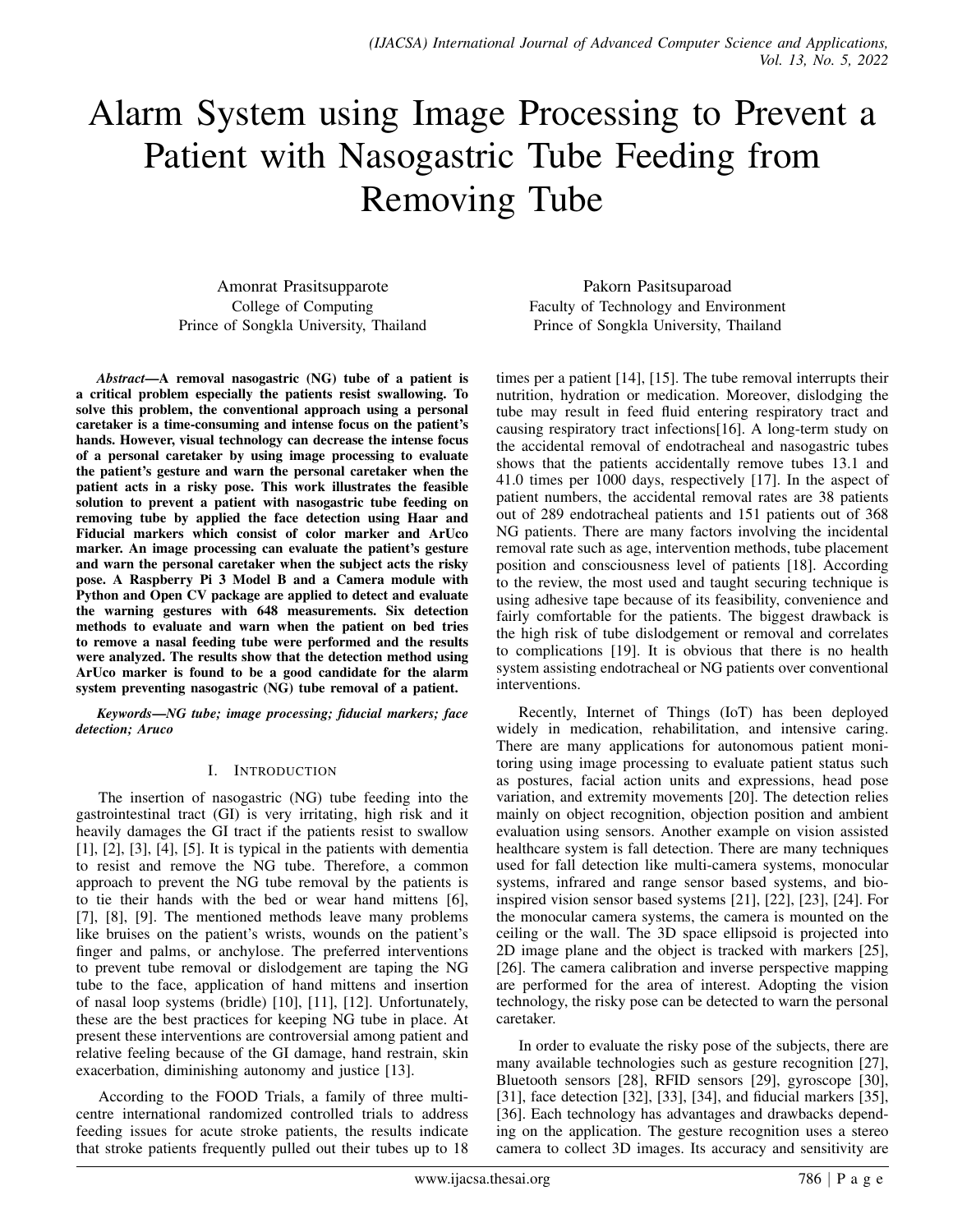very high as well as the cost and calculation power. Moreover, the device size is relatively large compared to the patient. Therefore, the installation requires huge space. The Bluetooth and RFID sensors work on calculating the distance between two sensors on the patient's body. They are fast, sensitive and accurate but the sensors carry a certain area and load, approximately 10  $cm<sup>2</sup>$  and 50 g. Both sensor size and weight mostly rely on the battery. In contrast, the gyroscope gives the exact 3D position of the patient. A gyroscope sensor works on the principle of conservation of angular momentum. It works by preserving the angular momentum. Therefore, the position resolution depends on the change in angular momentum and the calibration. In contrast, the image processing method works on an acquired image and algorithms to evaluate the patient's pose. However, the image is sensitive to light condition, image resolution, perspective and background colors. It provides fast, portable and cheap solution.

A face detection using Haar cascades was proposed by Paul Viola and Michael Jones [32], [33]. It is a machine learning based approach where a cascade function is trained from a lot of positive and negative images. It is then used to detect objects in other images. The algorithm needs a lot of positive images (images of faces) and negative images (images without faces) to train the classifier. The image then tested with the trained classifier to give the result. This method requires the full subject face including two eyes, one nose and one mouth. Moreover, it is sensitive the subject face angle to the camera.

Using fiducial markers are an alternative approach to detect the patient's pose. The markers are small and light. They can be attached on the subject face and hands. The color on images can be easily detected and evaluated. The process is to set a certain range of selected color and transform the rest into black. Unfortunately, the detection of color heavily depends on light condition and the background color. Recently, Sergio Garrido and Rafael Muñoz proposed a set of marker library called ArUco to estimate the pose [35], [37], [38]. An ArUco marker is a synthetic square marker composed of black border and inner white binary matrix which determines its identifier (id). The ArUco marker is a fiducial marker designed for pose estimation in many vision applications such as robot navigation and Augmented Reality (AR). Therefore, it is very insensitive to light, image resolution, background noise, nor perspective distortion in 2D or 3D spaces [35], [36].

This work aims to propose an alarm system preventing a patient on bed try to remove a nasogastric (NG) tube which this system can be processed and executed on a small device. This system evaluates the patient's gesture and warns the personal caretaker when the subject acts the risky pose by using visual technology. Therefore a face detection and markers technique was considered in the experiment on Raspberry Pi 3 with a camera module. The contribution of this paper is as follows:

- To detect and evaluate the risky pose of the subjects using visual technology.
- To compare and evaluate detection methods using visual technology.
- To demonstrate an alarm system preventing nasogastric (NG) tube removal of a patient.

## II. METHODOLOGY

The subject is equipped with markers to estimate the warning gestures of the subject. The warning gestures are defined as the distance between two markers or the subject's face detection. For the warning using distance, the alert creates when the distance between two nearest markers are less than or equal to the setting value. For the warning using face detection, the alarm creates when the camera cannot detect the subject's face in the frame. Using both warning gestures and different marker types, there are six approaches used to evaluate the warning gestures as follows:

- a) Two ArUco markers (ArucoX2): This method uses ArUco markers to find the distance between two nearest marker centers. One marker is placed on the subject's face and another one is placed on the subject's hand.
- b) Two colors markers (ColorX2): This method uses red and blue markers to find the distance between two nearest marker centers. A blue marker is placed on the subject's face and a red marker is placed on the subject's hand.
- c) Face detection (FaceOnOff): This method identifies the subject's face in the frame by using Viola-Jones framework with Haar features.
- d) An ArUco marker and face dectection (FaceAruco): This method finds the distance between the center of the face and a nearest ArUco marker. The ArUco marker is placed on the subject's hand.
- e) A color and an ArUco marker (ColorAruco): This method finds the distance between a selected red marker center and the nearest ArUco marker center. The ArUco marker is placed on the subject's face and the red marker is placed on the subject's hand.
- f) A face detection and a color marker (FaceColor): This method finds the distance between a detected face center and the nearest red center. The color marker is placed on the subject's hand.

The proposed system aims to invent a small device to alarm the risky pose of a patient in the next phase of this research, therefore this work choose a Raspberry Pi with a camera module. A Raspberry Pi 3 Model B and a camera module V2 with Python and OpenCV package are applied to detect and evaluate the warning gestures. In order to find the best detection methods many test conditions are performed and scoring are given to compare the six methods. A list of test conditions is given in Table I.

Five test conditions are selected to represent the performance close to the real environment as follows:

- (i) The subject face angle with respect to the camera is performed to find the limit when the patient turns around. This measurement also represents the perspective distortion on the markers.
- (ii) The subject to camera distance represents many effects such as the perspective distortion, marker size, image resolution and the background disturbance.
- (iii) The marker size is performed to find the optimum marker size. Both ArUco and color makers are prepared as squares on white paper as shown in Fig. 1.
- (iv) The light intensity also affects the detected images mainly on the color properties like shade, tone, saturation and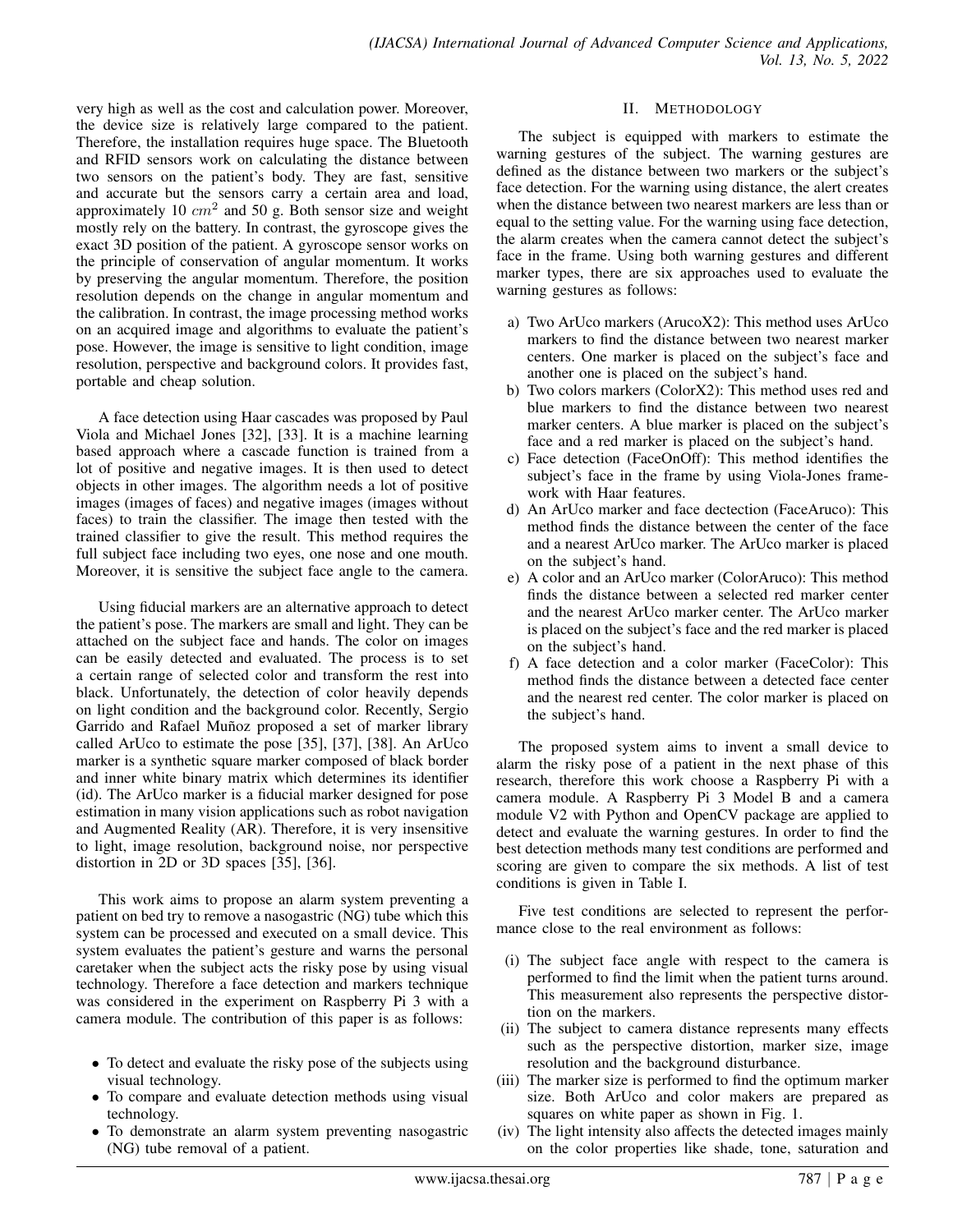| Condition                       | Value            |                  |                   |
|---------------------------------|------------------|------------------|-------------------|
| (i) Subject face angle          | $0^{\circ}$      | $45^{\circ}$     | $90^\circ$        |
| (ii) Subject to camera distance | 30cm             | 50cm             | 100cm             |
| (iii) Maker size                | 1cm <sup>2</sup> | 9cm <sup>2</sup> | 25cm <sup>2</sup> |
| (iv) Light intensity            | Low intensity    | High intensity   |                   |
| (v) Background color            | Monocolor        | Multicolor       |                   |

TABLE I. TEST CONDITIONS FOR THE WARNING GESTURE DETECTION

hue. Low intensity means the light in a patient's room is off, while high intensity means the light is on.

(v) The background color on the image usually disturbs the color marker method and sometime misleads the face detection or ArUco marker detection. Therefore, the multicolor background color can provoke the disturbance.

This experiment consists of five test conditions and six approaches, thereby there are 108 measurements times six methods, 648 measurements in total.

During the test, a subject lies on a patient's bed with a camera hung above the patient's head. There are three different face angles in our experiment as shown in Fig. 2. The subject starts with the normal gesture, both hands lie parallel to the body in order to verify the false-positive results. Then, one hand is moved close to the face for the warning gesture. The markers are attached to the subject using a transparent tape. For the monocolor background, bed sheets of green and yellow are used while the multicolor background has at least 7 colors on the bed sheets and subject's clothes. The colors of markers are red and blue. The distance between the camera and subject is measured from the subject's forehead to the camera's lens. During the warning pose, if the method detects the warning, the score of 1 is registered to the performance. Otherwise, the score of 0 is registered.

According to the mentioned before test conditions, four attributes can be extracted from the performances of each method naming speed, accuracy, resolution and tolerance and reliability. A scoring system is used quantified each method. A value of 1 is given for the successful detection and 0 for fail detection. In this study, we neglect the false positive or false-negative results. There are four attributes to measure the performance as follows:

- The speed is acquired from the Frame Per Second.
- The accuracy is calculated from a summation of all test conditions (108 measurements). The accuracy shows how good is the method related the others.
- The tolerance and reliability are acquired under the hardest condition when the marker size is kept at  $1 cm<sup>2</sup>$  (36) measurements). The score comes from the summation under this condition. It shows the robustness of the detection method.
- The resolution is calculated from the summation of test conditions when the subject face angle is kept at  $0^{\circ}$ (36 measurements). This attribute compares the effects of image resolution on each method.

The performance representation of each attribute is shown as percentage of the observables over total success cases.

## III. RESULT AND DISCUSSION

A set of python codes is implemented on Raspberry Pi 3 to detect the warning gestures under several conditions. The results are recorded and analyzed according to the four attributions to estimate the best method of detection. The experiment was conducted in a patient's room which has two windows near the patient's bed. The performance representation of each attribute is shown as percentage of the observables over total success cases is shown in Table II.

All methods show no difference in the aspect of speed. The average frame per second is 2. The two colors method (ColorX2) is supposed to be the fastest method because it demands the smallest calculation time than others. Surprisingly, the results show no significant difference. The explanation lies in the Raspberry Pi 3 and the camera limits. Moreover, the two colors method (ColorX2) is very sensitive to marker size, subject to camera distance, light intensity, perspective distortion, background noise and subject's face angle which give the lowest score [39], [40]. In general, it is the worst method of detection. The performance of all methods is represented using a radar plot as shown in Fig. 3.

According to the Fig. 3, the overall best performance is assigned to the Face detection method (FaceOnOff). This method has the highest resolution regardless of the image resolution and the highest tolerance to the light intensity and background noise. On the contrary, this method requires the full subject's face including two eyes, one nose and one mouth. Therefore, it is insensitive to the subject's face angle and perspective distortion. These two effects reflect through the relatively low accuracy.

The second place in term of overall performance is the two ArUco markers method (ArucoX2). Though the markers suffer from the image resolution. The image resolution limit is still good, meaning  $1cm^2$  markers can be detected only when the distance is 30cm, not detected at the longer distances. In addition, the ArUco markers are very robust to the light intensity, perspective distortion, background noise and subject's face angle which give the highest accuracy.

Another group of detection method is the combination of color markers, ArUco markers and face detection (ColorAruco, FaceAruco, FaceColor). These three methods show relatively similar performances. Unfortunately, the combination does not give the better result than the original because they do not overcome the intrinsic problems on each detection method. They only join those drawbacks and lower the detection performances.

Six detection methods to evaluate and warn when the patient on bed try to remove a nasal feeding tube were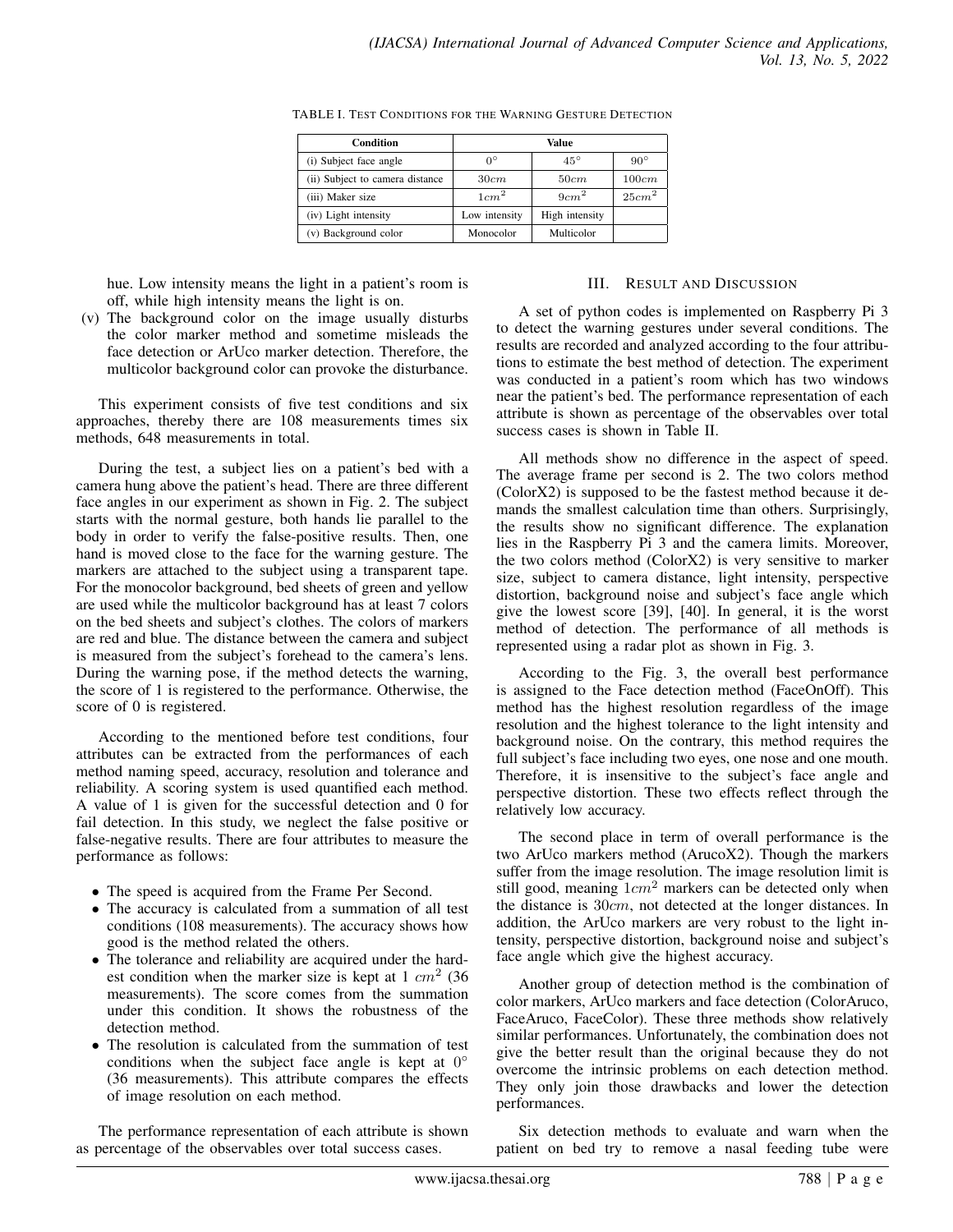

(c) Face Angle at 90◦ (Left) Top View and (Right) Side View

Fig. 2. Subject Poses at different Face Angles.

performed and the results were analyzed. The detection method using ArUco markers is found to be a good candidate. This method is robust to any practical disturbances on site and gives good reliability. Only drawback is the minimum marker size. It is related to the image resolution. Hence, increasing the image resolution can solve this problem by changing the camera or reduce the subject to camera distance. A summary of pros and cons for each method is placed in Table III.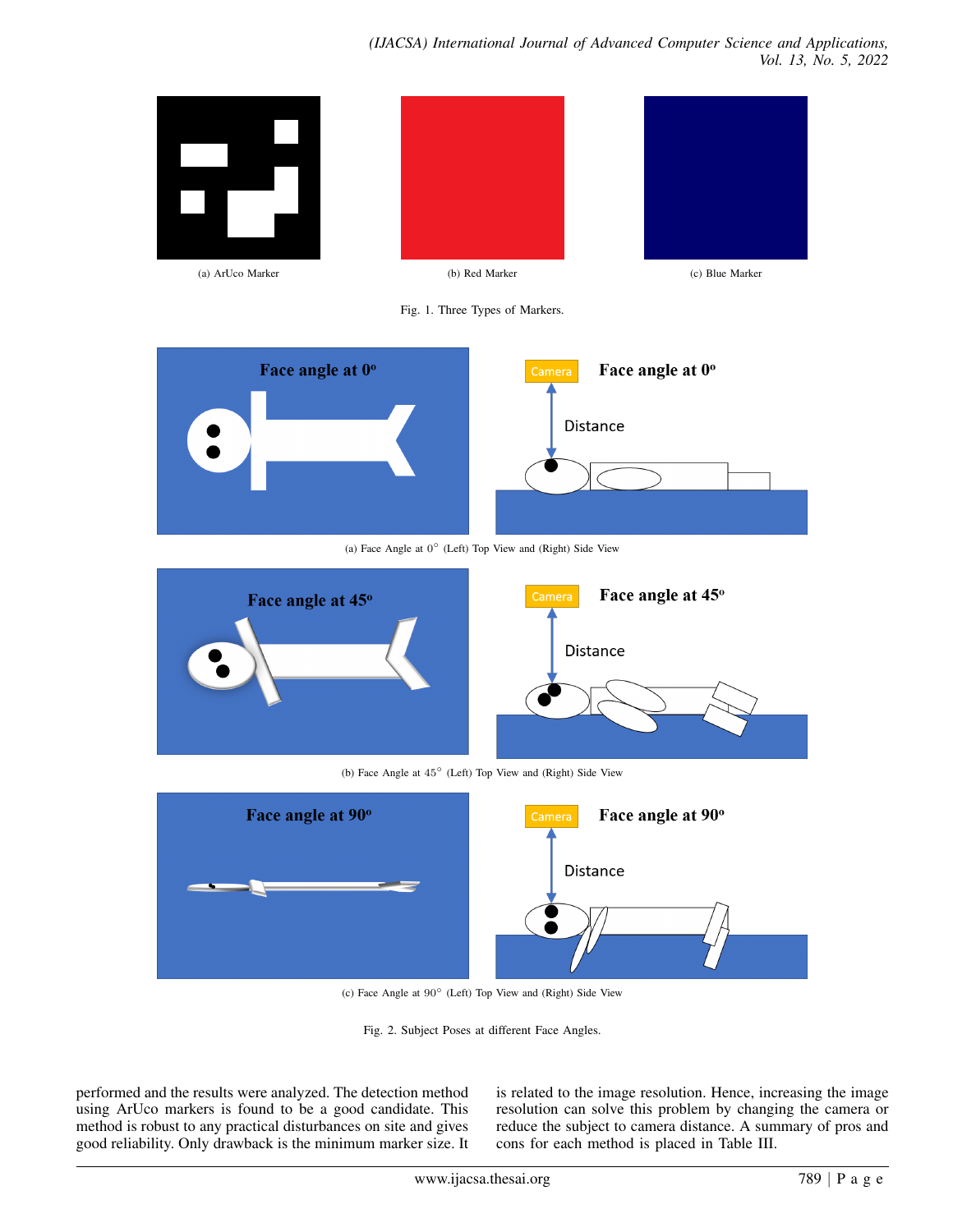| Method        | Performance in Percentage |          |                           |            |  |
|---------------|---------------------------|----------|---------------------------|------------|--|
|               | Speed                     | Accuracy | Tolerance and Reliability | Resolution |  |
| a) ArUcoX2    | 100                       | 70       |                           | 78         |  |
| b) ColorX2    | 100                       |          |                           |            |  |
| c) FaceOnOff  | 100                       | 33       | 33                        | 100        |  |
| d) FaceArUco  | 100                       | 26       | 11                        | 78         |  |
| e) ColorArUco | 100                       | 44       |                           | 58         |  |
| f) FaceColor  | 100                       | 20       |                           | 61         |  |

TABLE II. A PERFORMANCE SUMMARY FOR EACH DETECTION METHOD

# **Performance**



Fig. 3. Performance of Six Detection Methods.

| Method         | Pros                                         | Cons                                                                 |  |  |
|----------------|----------------------------------------------|----------------------------------------------------------------------|--|--|
| ArUco markers  | Robust to any practical disturbances on site | Require good resolution image                                        |  |  |
| Color markers  | High detection speed                         | Sensitive to any practical disturbances on site                      |  |  |
| Face detection | Independent of image resolution              | Critically require full face elements – two eyes, a nose and a mouth |  |  |

TABLE III. A SUMMARY OF PROS AND CONS FOR EACH METHOD

Furthermore, the results also indicate that color markers are the worst method of detection. This is due to the acquired image does not have any color quality correction in order to have the fastest speed as much as possible. An improvement for this is to use image color correction tools to compensate the light, saturation, tone and hue [41].

# IV. CONCLUSION

To prevent a patient on the bed from trying to remove a nasogastric (NG) tube, an alarm system evaluates the patient's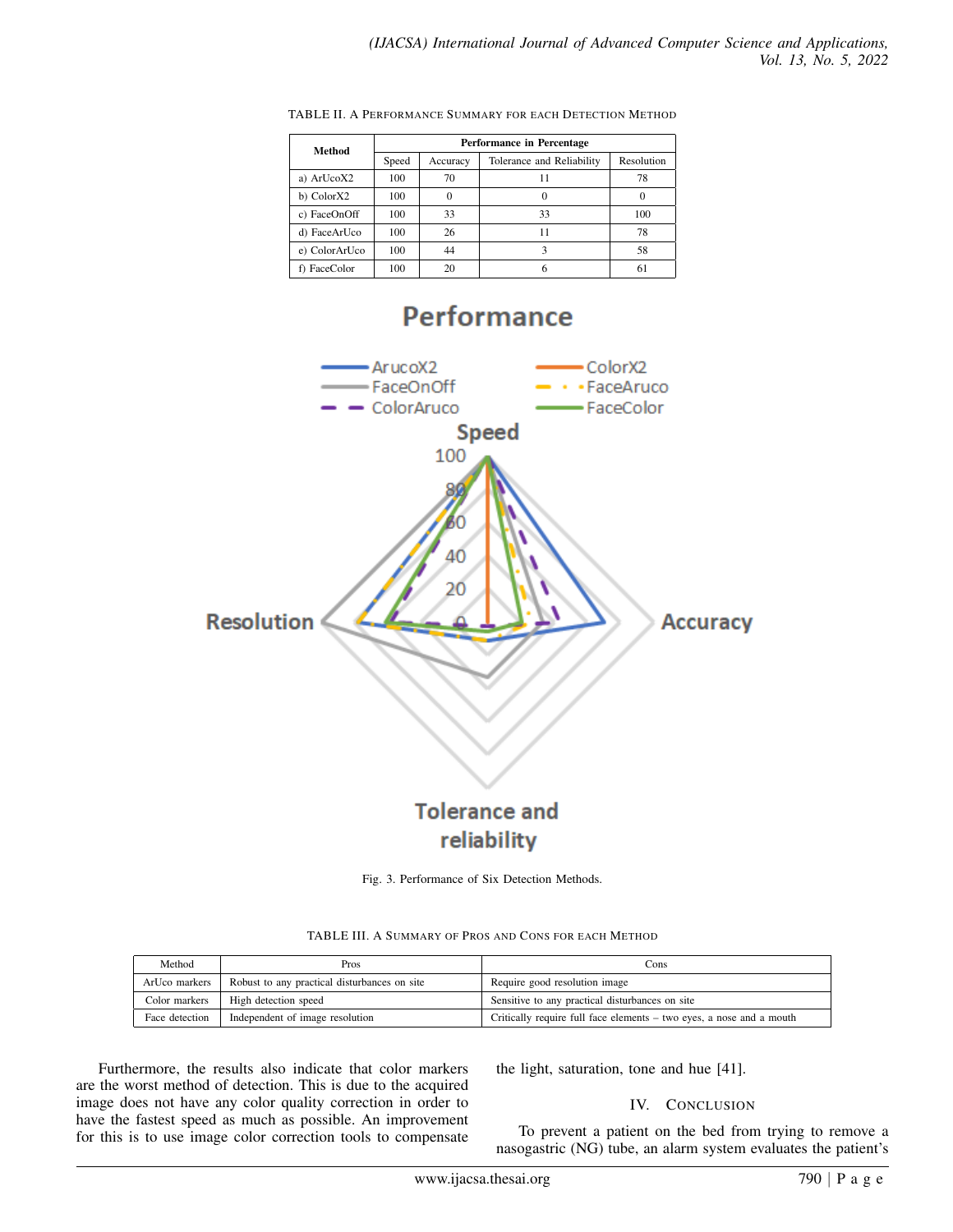gesture and warns the personal caretaker when the subject acts the risky pose by using visual technology. This system was evaluated a face detection and markers technique on Raspberry Pi 3 with a camera module. This work showed the detection and evaluate the risky pose of the subjects using visual technology, and also showed the comparison and evaluation of detection methods using visual technology. The experiment consists of five test conditions and six approaches, thereby there are 108 measurements times six methods, 648 measurements in total.

The results showed that a color marker method is the fastest method, however, it is very sensitive to marker size, subject to camera distance, light intensity, perspective distortion, background noise, and subject's face angle. A face detection method has the highest resolution regardless of the image resolution and the highest tolerance to the light intensity and background noise. On the contrary, this method requires the full subject's face including two eyes, one nose, and one mouth. An ArUco marker method is very robust to the light intensity, perspective distortion, background noise, and subject's face angle which give the highest accuracy. In contrast, it requires a good resolution image. As a result, The detection method using ArUco marker is found to be a good candidate. This method is robust to any practical disturbances on-site and gives good reliability. The only drawback is the minimum marker size. It is related to image resolution. Therefore, the ArUco marker is appropriate to be used in an alarm system preventing nasogastric (NG) tube removal of a patient.

### V. LIMITATIONS AND FUTURE WORK

For the further work, a clinical study is needed to collect data and feedback for the patients with various conditions. In order to implement this work in the clinical study, the correlation between Aruco marker size and the subject to camera distance has to be evaluated. This is the most important factor to determine the warning. These factors can be compensated with high resolution camera. Another crucial issue is the performance under low light and dark conditions. Infrared light source and detectors can handle this issue.

### ACKNOWLEDGMENT

This research has been supported by College Of Computing, Prince of Songkla University (Grant No. COC6504053S).

#### **REFERENCES**

- [1] J. Graham, N. Barnes, and A. S. Rubenstein, "The nasogastric tube as a cause of esophagitis and stricture," *The American Journal of Surgery*, vol. 98, no. 1, pp. 116–119, Jul. 1959.
- [2] T.-G. Wang, M.-C. Wu, Y.-C. Chang, T.-Y. Hsiao, and I. N. Lien, "The Effect of Nasogastric Tubes on Swallowing Function in Persons With Dysphagia Following Stroke," *Archives of Physical Medicine and Rehabilitation*, vol. 87, no. 9, pp. 1270–1273, Sep. 2006.
- [3] R. A. Sofferman, C. E. Haisch, J. A. Kirchner, and N. J. Hardin, "The nasogastric tube syndrome," *The Laryngoscope*, vol. 100, no. 9, pp. 962–968, 1990.
- [4] S. M, G. A, R. A, P. U, and K. A, "Spontaneous "lariat loop" knotting of a nasogastric tube: prevention and management," *Tropical Gastroenterology*, vol. 35, no. 2, pp. 131–132, May 2015.
- [5] M. H. Trujillo, C. F. Fragachan, F. Tortoledo, and F. Ceballos, ""Lariat Loop" Knotting of a Nasogastric Tube: An Ounce of Prevention," *American Journal of Critical Care*, vol. 15, no. 4, pp. 413–414, Jul. 2006.
- [6] M. I. Carrión, D. Ayuso, M. Marcos, M. P. Robles, M. A. de la Cal, I. Alía, and A. Esteban, "Accidental removal of endotracheal and nasogastric tubes and intravascular catheters," *Critical Care Medicine*, vol. 28, no. 1, pp. 63–66, Jan. 2000.
- [7] C. B. Pearce and H. D. Duncan, "Enteral feeding. Nasogastric, nasojejunal, percutaneous endoscopic gastrostomy, or jejunostomy: its indications and limitations," *Postgraduate Medical Journal*, vol. 78, no. 918, pp. 198–204, Apr. 2002, publisher: The Fellowship of Postgraduate Medicine Section: Review.
- [8] C. Best, "Caring for the patient with a nasogastric tube," *Nursing Standard*, vol. 20, no. 3, pp. 59–67, Sep. 2005.
- [9] J. B. Pillai, A. Vegas, and S. Brister, "Thoracic complications of nasogastric tube: review of safe practice," *Interactive CardioVascular and Thoracic Surgery*, vol. 4, no. 5, pp. 429–433, Oct. 2005.
- [10] S. Burns, M. Martin, V. Robbins, T. Friday, M. Coffindaffer, S. Burns, and J. Burns, "Comparison of nasogastric tube securing methods and tube types in medical intensive care patients," *American Journal of Critical Care*, vol. 4, no. 3, pp. 198–203, 05 1995. [Online]. Available: https://doi.org/10.4037/ajcc1995.4.3.198
- [11] Y. Kee, W. Brooks, R. Dhami, and A. Bhalla, "Evaluating the use of hand control mittens in post stroke patients who do not tolerate nasogastric feeding," *Cerebrovas Dis*, vol. 23, no. suppl 2, p. 93, 2007.
- [12] M. J. Popovich, J. D. Lockrem, and J. B. Zivot, "Nasal bridle revisited: an improvement in the technique to prevent unintentional removal of small-bore nasoenteric feeding tubes," *Critical care medicine*, vol. 24, no. 3, pp. 429–431, 1996.
- [13] D. Horsburgh, A. Rowat, C. Mahoney, and M. Dennis, "A necessary evil? interventions to prevent nasogastric tube-tugging after stroke, *British Journal of Neuroscience Nursing*, vol. 4, no. 5, pp. 230–234, 2008.
- [14] M. Dennis, "Nutrition after stroke," *British medical bulletin*, vol. 56, no. 2, pp. 466–475, 2000.
- [15] M. Dennis, S. Lewis, and C. Warlow, "Food trial collaboration routine oral nutritional supplementation for stroke patients in hospital (food): A multicentre randomised controlled trial," *Lancet*, vol. 365, no. 9461, pp. 755–763, 2005.
- [16] G. Kim, S. Baek, H.-w. Park, E. K. Kang, and G. Lee, "Effect of nasogastric tube on aspiration risk: results from 147 patients with dysphagia and literature review," *Dysphagia*, vol. 33, no. 6, pp. 731– 738, 2018.
- [17] M. I. Carrión, D. Ayuso, M. Marcos, M. P. Robles, A. Miguel, I. Alía, and A. Esteban, "Accidental removal of endotracheal and nasogastric tubes and intravascular catheters," *Critical care medicine*, vol. 28, no. 1, pp. 63–66, 2000.
- [18] A. Brugnolli, E. Ambrosi, F. Canzan, L. Saiani, and N.-g. T. Group, "Securing of naso-gastric tubes in adult patients: a review," *International Journal of Nursing Studies*, vol. 51, no. 6, pp. 943–950, 2014.
- [19] C. W. Seder, W. Stockdale, L. Hale, and R. J. Janczyk, "Nasal bridling decreases feeding tube dislodgment and may increase caloric intake in the surgical intensive care unit: a randomized, controlled trial," *Critical care medicine*, vol. 38, no. 3, pp. 797–801, 2010.
- [20] A. Davoudi, K. R. Malhotra, B. Shickel, S. Siegel, S. Williams, M. Ruppert, E. Bihorac, T. Ozrazgat-Baslanti, P. J. Tighe, A. Bihorac *et al.*, "Intelligent icu for autonomous patient monitoring using pervasive sensing and deep learning," *Scientific reports*, vol. 9, no. 1, pp. 1–13, 2019.
- [21] E. Auvinet, F. Multon, A. Saint-Arnaud, J. Rousseau, and J. Meunier, "Fall detection with multiple cameras: An occlusion-resistant method based on 3-d silhouette vertical distribution," *IEEE transactions on information technology in biomedicine*, vol. 15, no. 2, pp. 290–300, 2010.
- [22] B. Mirmahboub, S. Samavi, N. Karimi, and S. Shirani, "Automatic monocular system for human fall detection based on variations in silhouette area," *IEEE transactions on biomedical engineering*, vol. 60, no. 2, pp. 427–436, 2012.
- [23] G. Mastorakis and D. Makris, "Fall detection system using kinect's infrared sensor," *Journal of Real-Time Image Processing*, vol. 9, no. 4, pp. 635–646, 2014.